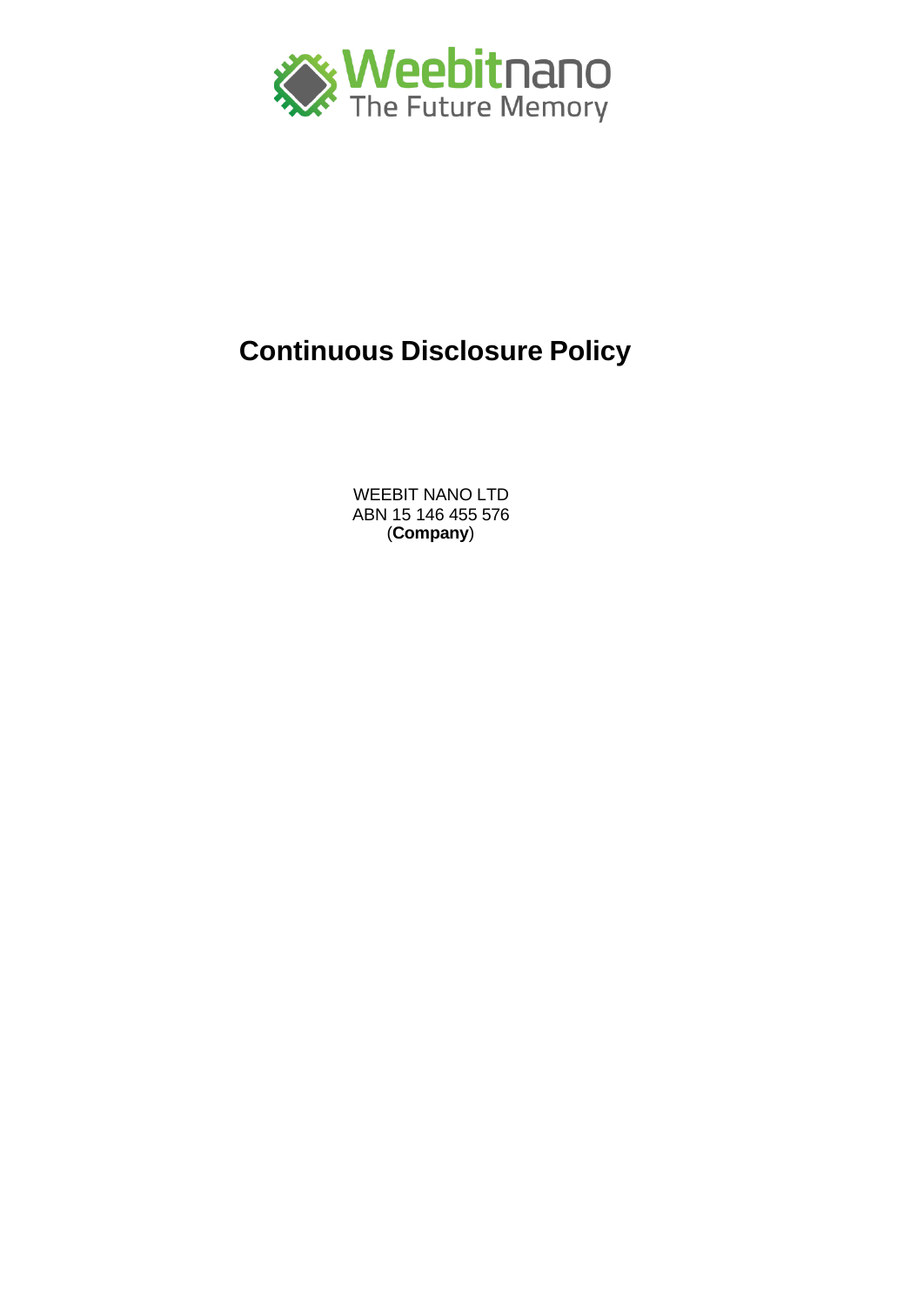

# **1. INTRODUCTION**

## **1.1 Company's commitment to continuous disclosure**

The Company is committed to the objective of promoting investor confidence and the rights of shareholders by:

- (a) complying with the continuous disclosure obligations;
- (b) ensuring that Company announcements are accurate, balanced and expressed in a clear and objective manner that allow investors to assess the impact of the information when making investment decisions;
- (c) ensuring that all shareholders have equal and timely access to material information concerning the Company.

## **1.2 Purpose**

This policy outlines corporate governance measures adopted by the Company to further its commitments. It seeks to incorporate:

- (a) recommendations noted in the ASX Corporate Governance Council's Corporate Governance Principles and Recommendations (4<sup>th</sup> edition);
- (b) and
- (c) ASX Listing Rules.

### **1.3 Policy application**

This policy applies to all directors on the Board of the Company, as well as officers, employees, contractors and consultants of the Company.

Failure to comply with the disclosure obligations in this policy may lead to a breach of the Corporations Act 2001 (Cth) or the ASX Listing Rules and to personal penalties. Breaches of this policy may lead to disciplinary action.

## **2. CONTINUOUS DISCLOSURE OBLIGATIONS**

### **2.1 Continuous disclosure obligations**

The Company is listed on the ASX and must comply with the continuous disclosure obligations in the ASX Listing Rules. These obligations have the force of law under the *Corporations Act 2001 (Cth)*.

## **2.2 Material effect on the price orvalue of securities**

The Company must immediately (meaning, "promptly and without delay") disclose to the market any information concerning the Company that a reasonable person would expect to have a material effect on the price or value of the Company's securities. Disclosure is made by making an announcement to ASX.

Information will be taken to have a material effect on the price or value of the Company's securities if it would be likely to influence investors in deciding whether to buy, hold or sell the Company's securities if the information became public. This type of information is referred to as "price sensitive" information.

Materiality is assessed using measures appropriate to the Company and having regard to the examples given by the ASX in ASX Listing Rule 3.1 and Guidance Note 8.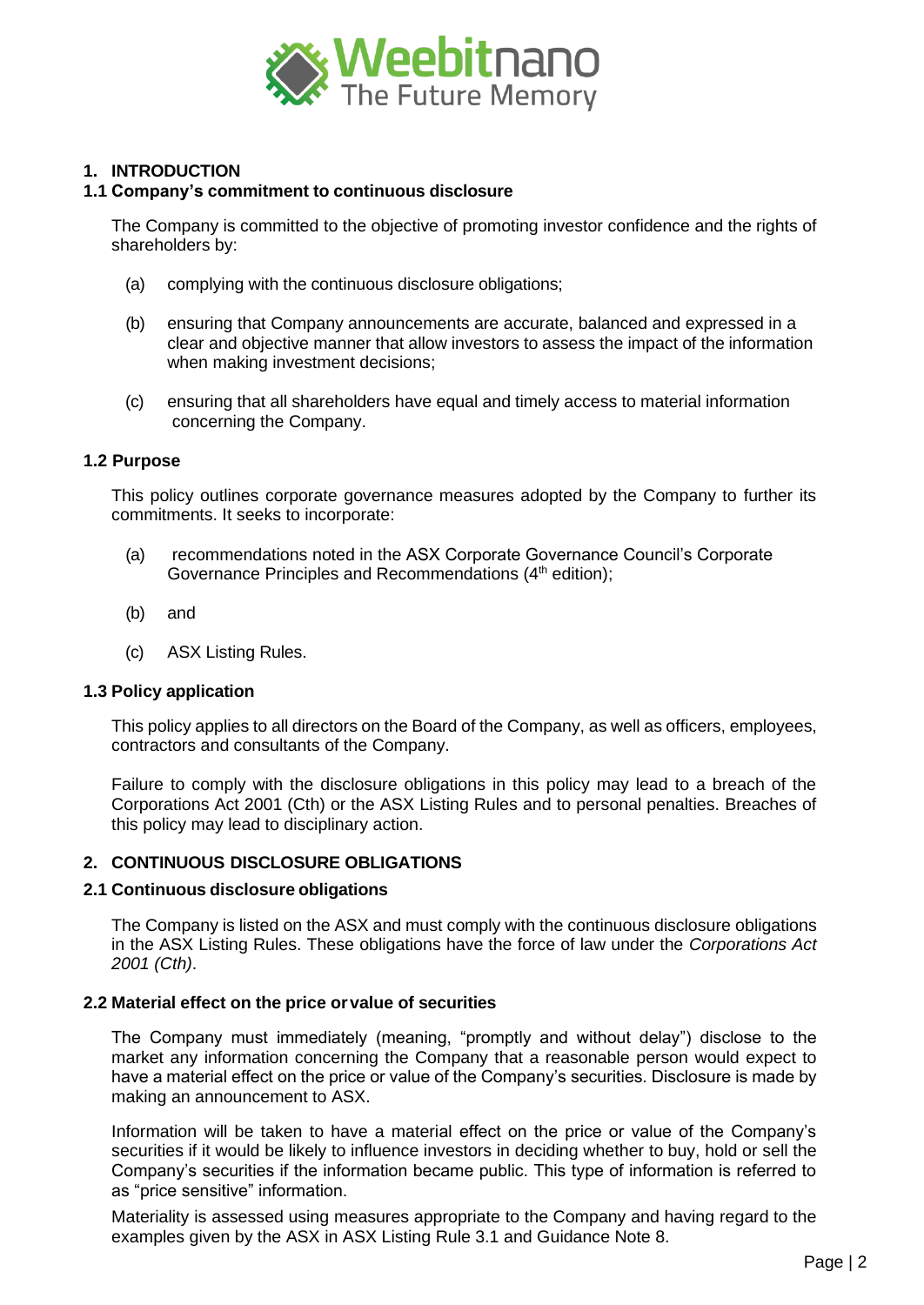

release an announcement correcting or updating that information.

## **2.3 Information in the Company's knowledge**

The Company becomes "aware of information" if any of its directors or executive officers has, or ought reasonable to have, come into possession of the information in the course of the performance of their duties.

## **2.4 Exceptions to disclosure of information**

Disclosure of price sensitive information is not required while the following paragraphs (a), (b) and (c) are satisfied:

- (a) a reasonable person would not expect the information to be disclosed; and
- (b) the information is confidential and ASX has not formed the view that the information has ceased to be confidential; and
- (c) one or more of the following applies:
	- (i) it would be a breach of a law to disclose the information;
	- (ii) the information concerns an incomplete proposal or negotiation;
	- (iii) the information comprises matters of supposition or is insufficiently definite to warrant disclosure;
	- (iv) the information is generated for the internal management purposes of the Company; or
	- (v) the information is a trade secret.

The Company must disclose the information to ASX as soon as one of paragraphs (a), (b) or (c) is no longer satisfied.

## **2.5 False market**

If the ASX considers that there is, or is likely to be, a false market in the Company's securities and asks the Company to give it information to correct or prevent a false market, the Company must give the ASX the information needed to correct or prevent the false market (in consultation with the Board members and external advisers, if necessary). This obligation arises even if the exceptions detailed above at paragraph 2.4 apply.

### **2.6 Published earnings**

The Company will ensure that the market is updated in respect of any earnings guidance (published or analyst) in accordance with the Listing Rules and the Continuous Disclosure Guidance Note 8.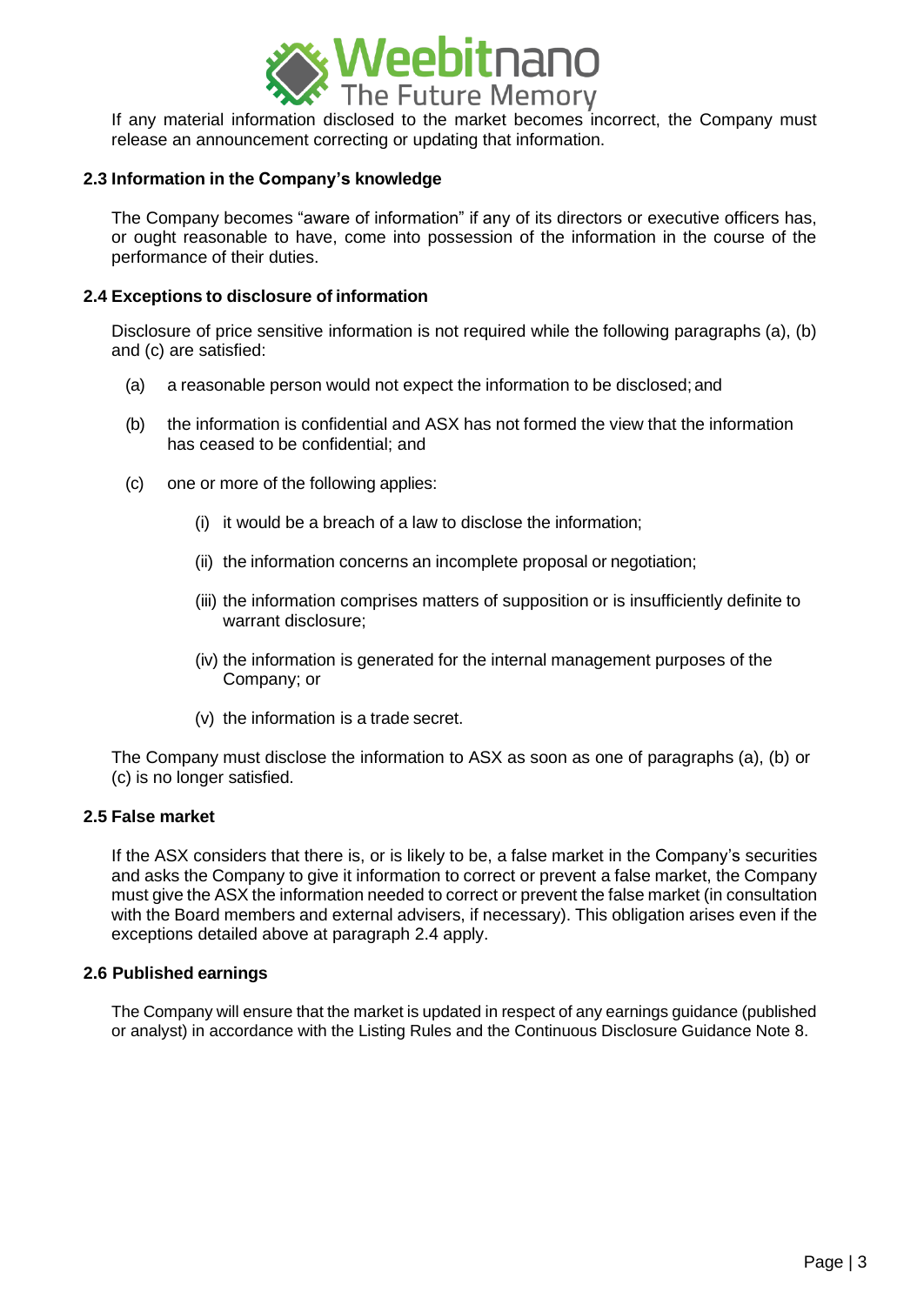

# **3. INTERNAL DISCLOSURE PROCEDURE**

## **3.1 Internal notification**

All Directors, officers and members of senior management must immediately notify the Company Secretary and/or the Chairman as soon as they become aware of any information that is not generally available, which may be price sensitive and which should be considered for release to the market.

The Company Secretary and/or the Chairman must review any information reported under paragraph (a) and determine, in consultation with the Chief Executive Officer, whether any of the information is required to be disclosed to the ASX.

## **3.2 Approval of announcements**

Before the release of any announcement to the ASX:

- (a) Relevant members of senior management and any parties named in the announcement are to review the announcement prior to its release in order to confirm that all information contained therein is factually correct.
- (b) Review and approval by the Board is mandatory for all material market announcements.
- (c) Non-material market announcements must be reviewed and approved by the Chairman and Chief Executive Officer prior to release to the market.
- (d) A copy of all announcements must be provided to the Board promptly after they have been released to the market.

## **3.3 Authorisation of release of announcements**

All announcements must include a statement confirming that the announcement has been approved for release to the ASX and state by whom such approval has been given (i.e. the Board, the Chairman, the CEO, the Company Secretary or such other officer or a Board Sub-Committee delegated with such authority)

# **4. DISCLOSURE MATTERS GENERALLY**

## **4.1 Inform ASX first**

The Company will not release any information publicly that is required to be disclosed to ASX until the Company has received formal confirmation of its release to the market by ASX.

Information must not be given to the media before it is given to ASX.

### **4.2 Speculation and rumours**

Generally, the Company will not respond to market speculation or rumours unless a response is required by law or ASX for the purposes of section 4.3 of this policy.

### **4.3 False market**

If ASX considers that there is, or is likely to be, a false market in the Company's securities and asks the Company to give it information to correct or prevent a false market, the Company must give ASX the information needed to correct or prevent the false market.

## **4.4 Trading halts**

If necessary, the Board may consider requesting a trading halt from ASX to ensure orderly trading in the Company's securities and to manage disclosure issues.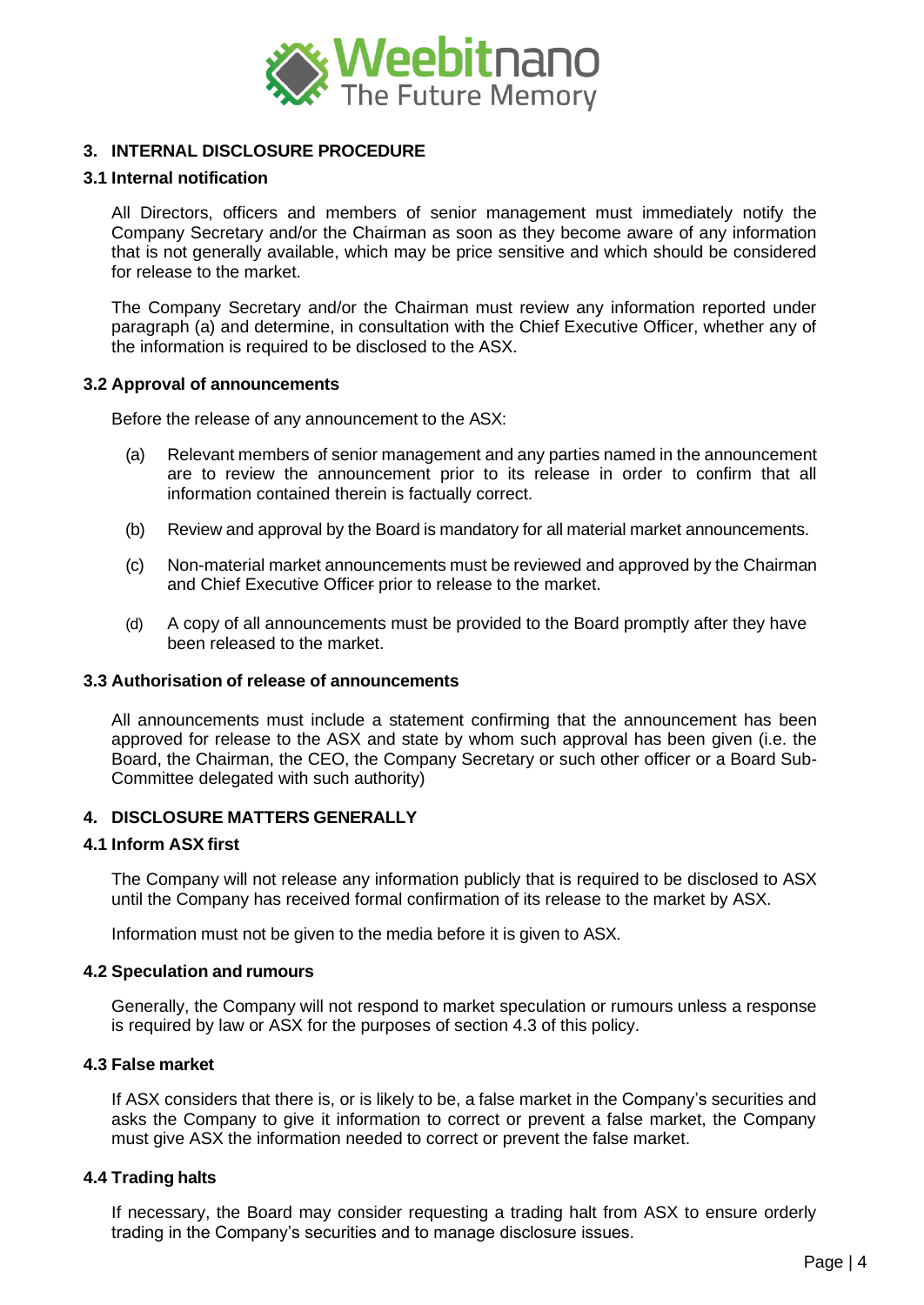

## **4.5 Breaches**

Failure to comply with the disclosure obligations in this policy may lead to a breach of the Corporations Act or ASX Listing Rules and to personal penalties for Directors and officers. Breaches of this policy may lead to disciplinary action being taken.

## **5. MARKET COMMUNICATION**

## **5.1 Communication of information**

The Company will post on its website relevant announcements made to the market and related information after they have been released to ASX following receipt of confirmation from ASX.

Material price sensitive information will be posted as soon as reasonably practicable after its release to ASX.

Information may also be provided from time to time to the media (if required) on behalf of the Company but not before disclosure to ASX.

## **5.2 Analysts and investors**

The Company may conduct briefings for analysts and investors from time to time to discuss matters concerning the Company. Only the Chief Executive Officer, Chief Financial Officer and Chairman or approved representatives of the Company are authorised to speak with analysts and institutional investors.

The Company's policy at these briefings is that:

- (a) The Company will not comment on price sensitive issues not already disclosed to the market.
- (b) Any questions raised in relation to price sensitive issues not already disclosed to the market will not be answered or will be taken on notice. If a question is taken on notice and the answer would involve the release of price sensitive information, the information must be released through ASX before responding.
- (c) All investors are to be treated in an honest, balanced and fair manner with discussions restricted to previously disclosed information and responses to questions and queries must be factual and balanced.

At or after briefings, the Company personnel involved must consider the matters discussed at the briefings to ascertain whether any price sensitive information was inadvertently disclosed. If so, paragraph 2.4 applies.

### **5.3 Analyst reports**

If requested, the Company may review analyst reports. The Company's policy is that it will only review these reports to clarify historical information and correct factual inaccuracies if this can be achieved using information that has been disclosed to the market generally.

No comment or feedback will be provided on financial forecasts, including profit forecasts prepared by the analyst, or on conclusions or recommendations set out in the report. The Company will communicate this policy whenever asked to review an analyst report.

## **5.4 Media relations and public statements**

All inquiries from the media must be referred to the Chief Executive Officer or Chairman.